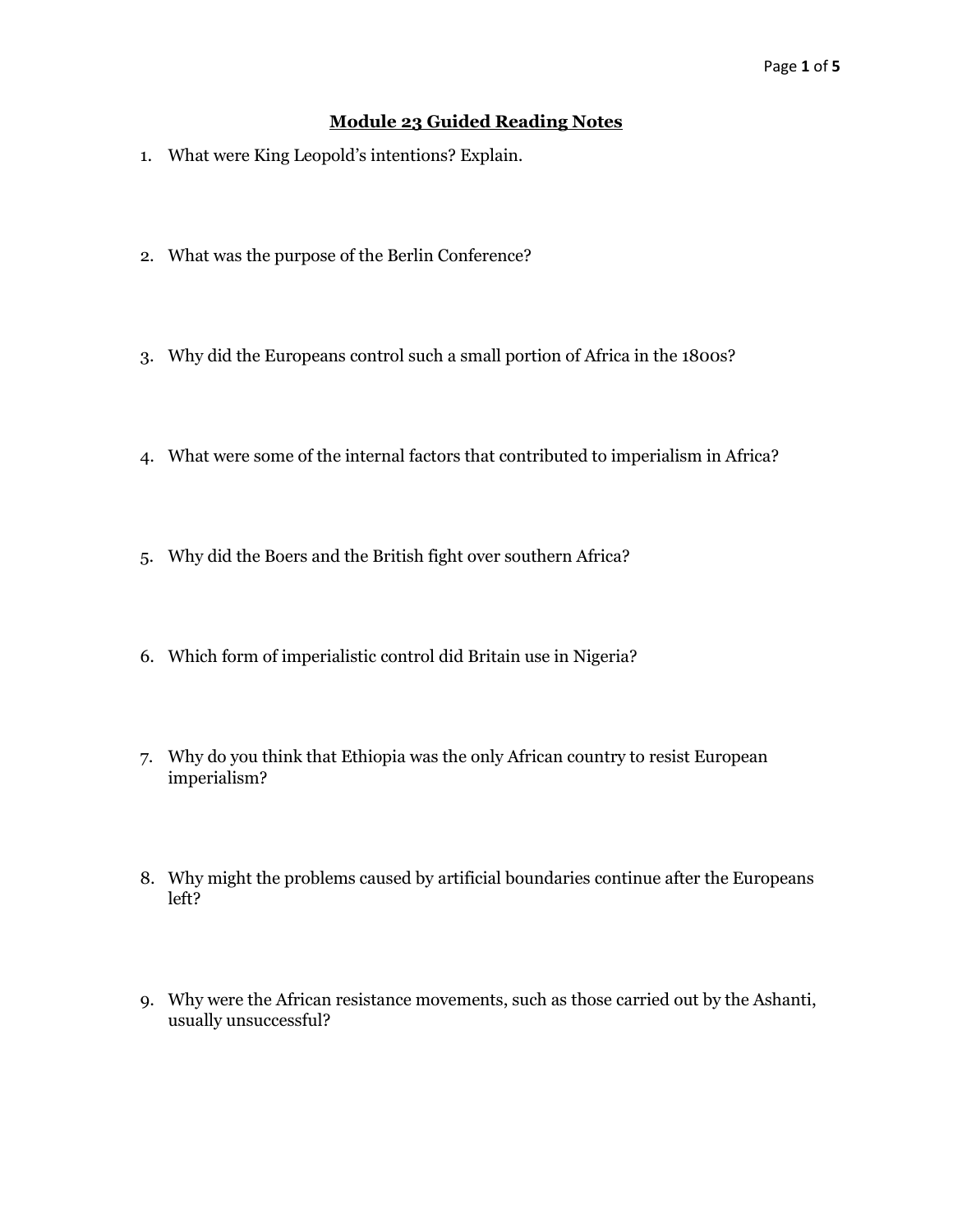- 10. How did colonial rule cause a breakdown in traditional African culture?
- 11. How did the Young Turks unite people against the Ottoman sultan and consolidate their power?
- 12. What two effects did raising cotton have on Egyptian agriculture?
- 13. Why did al-Afghani set up a tobacco boycott?
- 14. Why did Great Britain want to control the Suez Canal?
- 15. Why did the Persian people oppose their ruler's policy of selling business concessions to Europeans?
- 16. How were the reactions of African and Muslim rulers to imperialism similar? How were they different?
- 17. On which continents were the Indian goods being traded?
- 18. Why didn't the Indians unite against the British in the Sepoy Mutiny?
- 19. What form did British rule take under the Raj?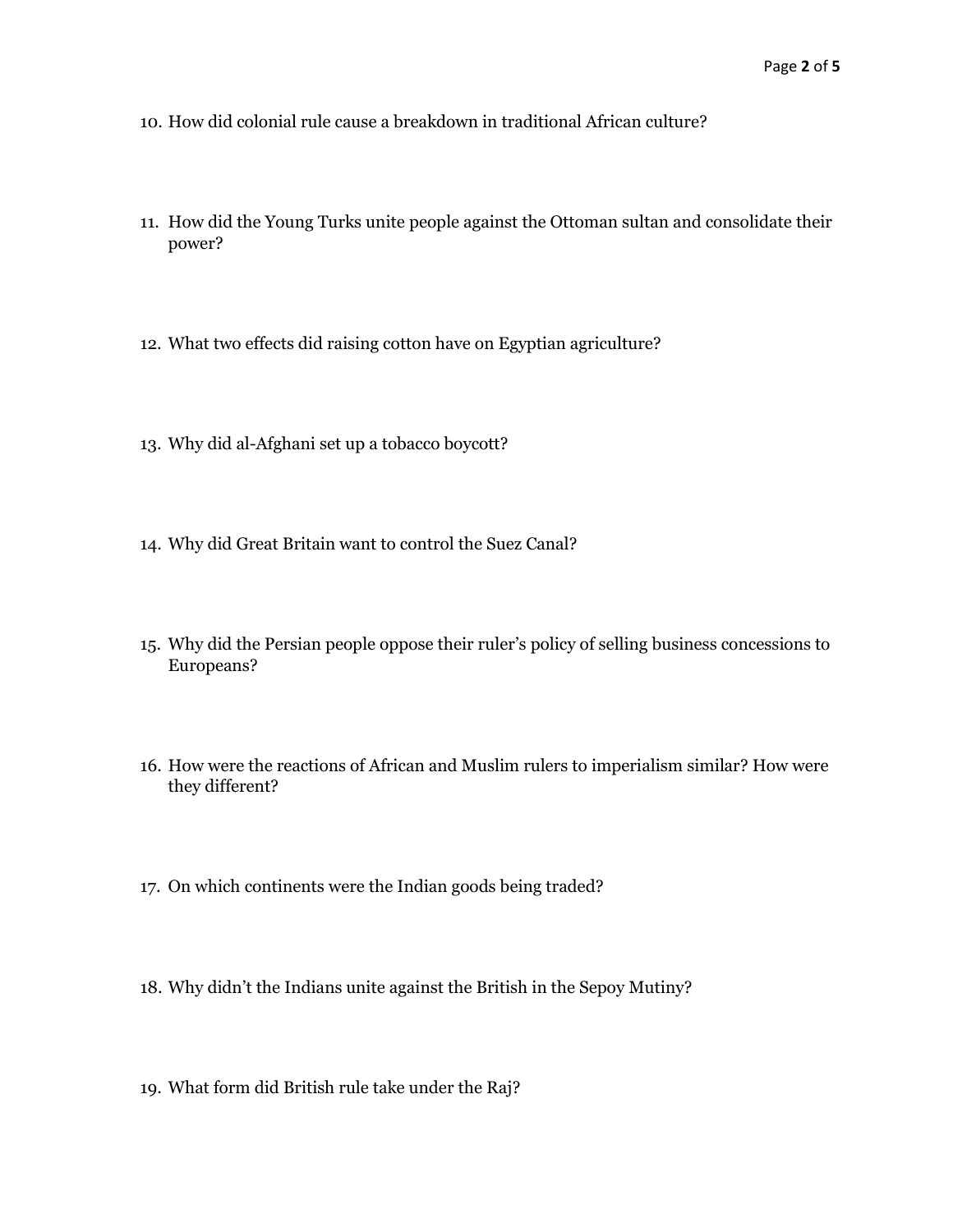20. How did economic imperialism lead to India's becoming a British colony?

- 21. How did imperialism contribute to unity and to the growth of nationalism in India?
- 22. How did Siam keep Britain and France at Bay?
- 23. How were the Dutch East India Trading Company and the British East India Company similar?
- 24. What changes took place in South-east Asia as a result of colonial control?
- 25. How did the reforms of the Siamese kings help Siam remain independent?
- 26. What difficulties did lower-class Latin Americans continue to face after independence?
- 27. How did technology affect Latin American and South American economies?
- 28. Why did the gap between the rich and poor in Latin America grow after independence?
- 29. What economic gains and setbacks did Latin American counties experience after independence?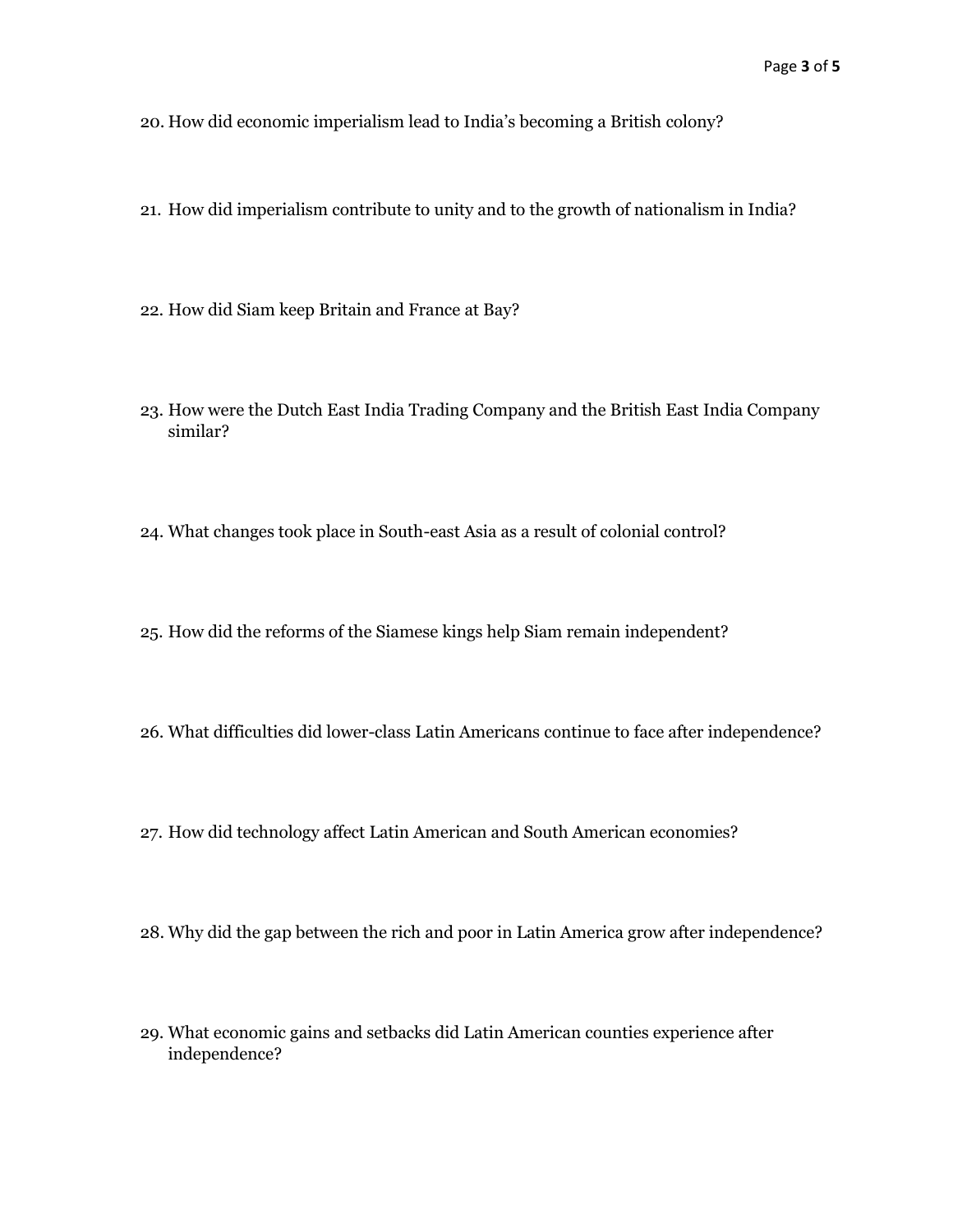30. Why was the United States so interested in the security of Latin America?

- 31. What effect did the Boer War have on Africans?
- 32. What are the forms of imperial rule?
- 33. Why were European nations interested in controlling the Muslim Lands?
- 34. What methods did the Muslim leaders use to try to prevent European imperialism?
- 35. How was the economy of India transformed by the British?
- 36. What caused the Sepoy Mutiny?
- 37. How did Siam manage to remain independent while other countries in the area were being colonized?
- 38. Why did Southeast Asia become an ethnically diverse region during the colonial era?
- 39. How were Latin American caudillos able to achieve power and hold on to it?